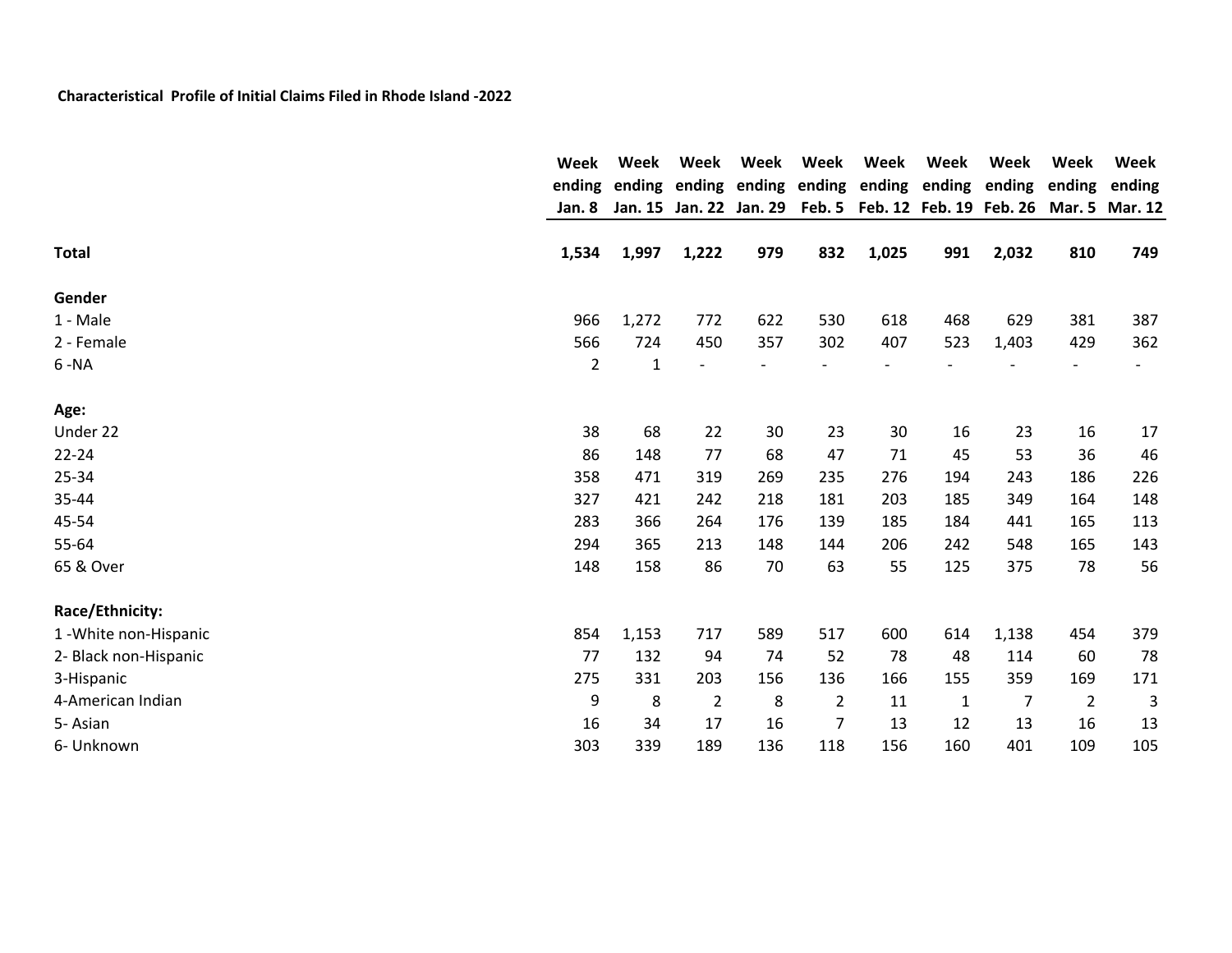|                                                             | Week   | Week   | Week           | Week                    | Week | Week           | Week                                          | Week           | Week           | Week   |
|-------------------------------------------------------------|--------|--------|----------------|-------------------------|------|----------------|-----------------------------------------------|----------------|----------------|--------|
|                                                             | ending | ending |                |                         |      |                | ending ending ending ending ending ending     |                | ending         | ending |
|                                                             | Jan. 8 |        |                | Jan. 15 Jan. 22 Jan. 29 |      |                | Feb. 5 Feb. 12 Feb. 19 Feb. 26 Mar. 5 Mar. 12 |                |                |        |
| Occupation                                                  |        |        |                |                         |      |                |                                               |                |                |        |
| 11-Management Occupations                                   | 67     | 76     | 53             | 58                      | 29   | 67             | 37                                            | 25             | 39             | 40     |
| 13-Business & Financial Operations Occupations              | 16     | 19     | 16             | 14                      | 16   | 17             | 15                                            | 7              | 13             | 17     |
| 15-Computer & Mathematical Occupations                      | 11     | 22     | 6              | 21                      | 9    | 13             | 9                                             | 7              | 9              | 17     |
| 17-Architecture & Engineering Occupations                   | 4      | 12     | 1              | 5                       | 5    | 3              | 3                                             | 4              | 8              | 5      |
| 19-Life, Physical, & Social Science Occupations             | 11     | 9      | 11             | 3                       | 6    | 5              | 5                                             | 8              | 4              | 6      |
| 21-Community & Social Service Occupations                   | 2      | 7      | 9              | $\mathbf{1}$            | 2    | 7              | 8                                             | 6              | 7              | 7      |
| 23-Legal Occupations                                        |        | 3      | $\overline{2}$ | $\mathbf{1}$            | 4    | 4              |                                               | $\overline{2}$ | $\overline{2}$ | 3      |
| 25-Education, Training, & Library Occupations               | 20     | 23     | 9              | 14                      | 8    | 11             | 9                                             | 24             | 6              | 9      |
| 27-Arts, Design, Entertainment, Sports, & Media Occupations | 13     | 23     | 21             | 8                       | 10   | 10             | 8                                             | 11             | 16             | 11     |
| 29-Healthcare Practitioners & Technical Occupations         | 8      | 17     | 13             | 8                       | 20   | 24             | 12                                            | 22             | 23             | 17     |
| 31-Healthcare Support Occupations                           | 19     | 33     | 14             | 13                      | 16   | 37             | 16                                            | 31             | 15             | 13     |
| 33-Protective Service Occupations                           | 9      | 8      | 6              | 6                       | 5    | $\overline{7}$ | 9                                             | 18             | $\mathbf{1}$   | 9      |
| 35-Food Preparation & Serving Related Occupations           | 177    | 193    | 102            | 70                      | 62   | 68             | 87                                            | 308            | 74             | 80     |
| 37-Building & Grounds Cleaning & Maintenance Occupations    | 126    | 121    | 58             | 47                      | 31   | 43             | 19                                            | 14             | 18             | 10     |
| 39-Personal Care & Service Occupations                      | 25     | 37     | 22             | 15                      | 10   | 17             | 22                                            | 35             | 13             | 10     |
| 41-Sales & Related Occupations                              | 38     | 53     | 45             | 30                      | 29   | 44             | 28                                            | 21             | 23             | 33     |
| 43-Office & Administrative Support Occupations              | 72     | 113    | 91             | 82                      | 70   | 98             | 70                                            | 74             | 58             | 71     |
| 45 - Farming, Fishing & Hunting Occupations                 | 16     | 15     | 10             | 14                      | 7    | 3              | 5                                             | $\overline{2}$ | 4              |        |
| 47-Construction & Extraction Occupations                    | 94     | 135    | 91             | 80                      | 85   | 61             | 46                                            | 32             | 29             | 27     |
| 49-Installation, Maintenance, & Repair Occupations          | 26     | 25     | 18             | 23                      | 17   | 15             | 19                                            | 15             | 18             | 18     |
| 51-Production Occupations                                   | 60     | 99     | 68             | 48                      | 31   | 39             | 42                                            | 55             | 58             | 66     |
| 53-Transportation & Material Moving Occupations             | 130    | 144    | 71             | 62                      | 51   | 73             | 185                                           | 578            | 102            | 56     |
| 55- Military Occupations                                    | 1      |        | 1              | 2                       |      | $\mathbf{1}$   |                                               |                |                |        |
| Unknown                                                     | 590    | 810    | 482            | 357                     | 312  | 355            | 338                                           | 732            | 270            | 223    |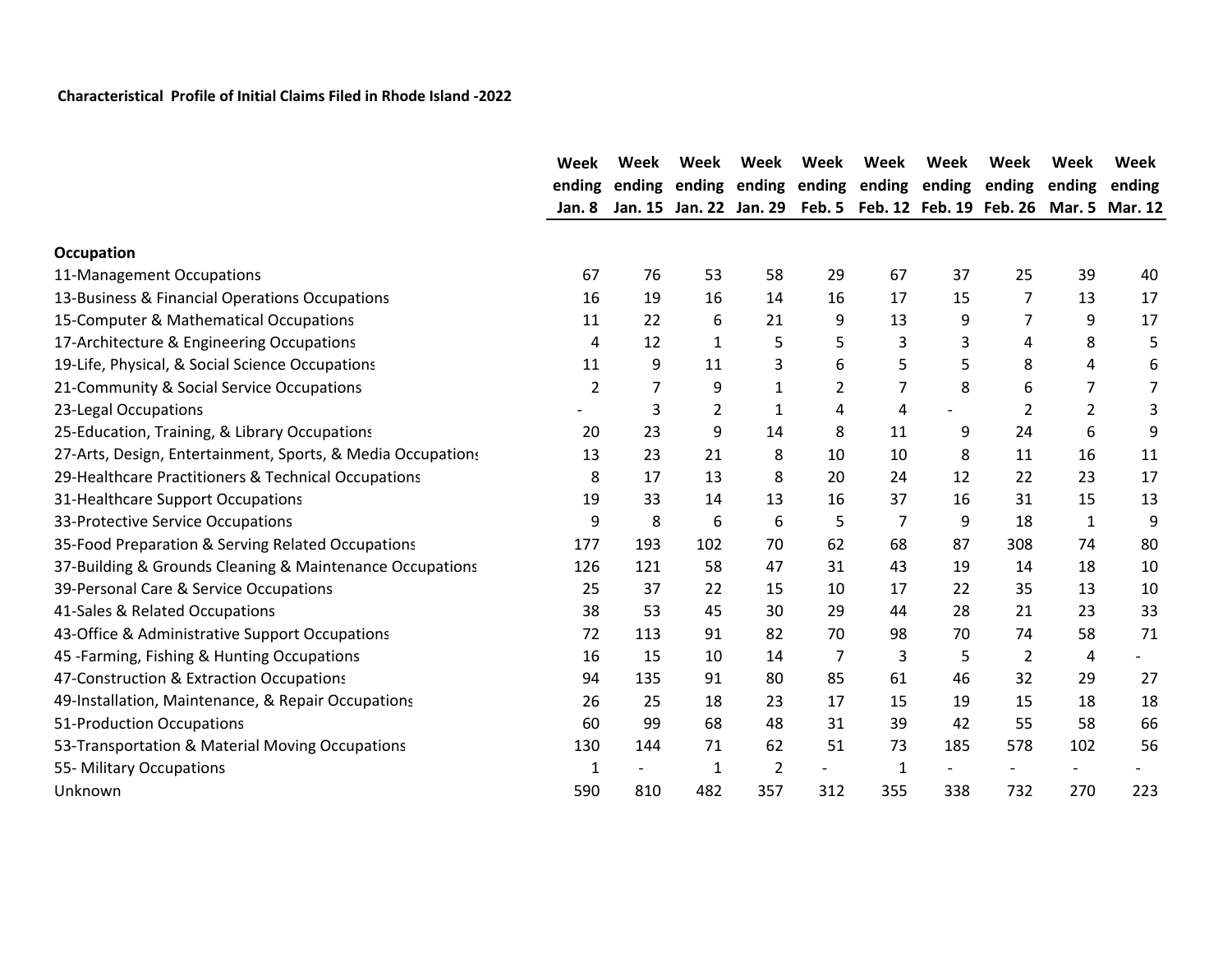|                                                      | Week   | Week           | Week | Week                    | Week | Week         | Week                                                    | Week | Week         | Week   |
|------------------------------------------------------|--------|----------------|------|-------------------------|------|--------------|---------------------------------------------------------|------|--------------|--------|
|                                                      | ending |                |      |                         |      |              | ending ending ending ending ending ending ending ending |      |              | ending |
|                                                      | Jan. 8 |                |      | Jan. 15 Jan. 22 Jan. 29 |      |              | Feb. 5 Feb. 12 Feb. 19 Feb. 26 Mar. 5 Mar. 12           |      |              |        |
| Industry                                             |        |                |      |                         |      |              |                                                         |      |              |        |
| 11-Agriculture, Forestry, Fishing & Hunting          | 26     | 20             | 10   | 14                      | 9    | $\mathbf{1}$ | 6                                                       | 1    | 4            | 7      |
| 21-Mining                                            | 4      | 3              | 4    | $\overline{2}$          | 4    | 3            | 3                                                       | 1    | $\mathbf{1}$ |        |
| 22 - Utilities                                       | 2      | $\overline{2}$ |      |                         |      |              |                                                         |      |              |        |
| 23-Construction                                      | 210    | 285            | 199  | 143                     | 176  | 157          | 102                                                     | 82   | 83           | 56     |
| 31-33 Manufacturing                                  | 74     | 88             | 48   | 51                      | 28   | 42           | 33                                                      | 32   | 62           | 53     |
| 42-Wholesale Trade                                   | 7      | 40             | 30   | 13                      | 20   | 23           | 11                                                      | 7    | 8            | 14     |
| 44-45 Retail Trade                                   | 51     | 75             | 55   | 57                      | 41   | 73           | 50                                                      | 57   | 48           | 64     |
| 48-49-Transportation & Warehousing                   | 81     | 52             | 38   | 29                      | 15   | 24           | 175                                                     | 457  | 68           | 21     |
| 51-Information                                       | 4      | 9              | 6    | 1                       | 4    | 9            | 4                                                       | 3    | 6            | 6      |
| 52-Finance & Insurance                               | 11     | 34             | 19   | 18                      | 14   | 27           | 22                                                      | 16   | 15           | 22     |
| 53-Real Estate, Rental & Leasing                     | 11     | 22             | 11   | 7                       | 11   | 19           | 9                                                       | 7    | 6            | 10     |
| 54-Professional & Technical Services                 | 21     | 34             | 32   | 23                      | 22   | 37           | 22                                                      | 30   | 26           | 33     |
| 55-Management of Companies & Enterprises             | 4      | 9              | 14   | 5                       | 4    | 8            | 3                                                       | 4    | 4            | 8      |
| 56-Administrative & Waste Services                   | 226    | 277            | 147  | 107                     | 99   | 118          | 71                                                      | 54   | 72           | 82     |
| <b>61-Educational Services</b>                       | 14     | 21             | 20   | 5                       | 11   | 11           | 11                                                      | 13   | 14           | 7      |
| 62-Health Care & Social Assistance                   | 53     | 98             | 67   | 57                      | 56   | 107          | 55                                                      | 45   | 55           | 65     |
| 71-Arts, Entertainment & Recreation                  | 77     | 59             | 36   | 32                      | 16   | 16           | 11                                                      | 7    | 7            | 8      |
| 72-Accommodation & Food Services                     | 185    | 193            | 101  | 80                      | 73   | 90           | 109                                                     | 274  | 74           | 83     |
| 81-Other Services (Except Public Administration)     | 19     | 29             | 18   | 18                      | 12   | 24           | 9                                                       | 13   | 7            | 13     |
| 92 State & Local Government Not Elsewhere Classified | 10     | 16             | 13   | 10                      | 8    | 7            | 6                                                       | 18   | 9            | 7      |
| 99 Unknown                                           | 445    | 631            | 353  | 308                     | 208  | 228          | 279                                                     | 910  | 242          | 192    |

Source: RI Department of Labor & Training Labor Market Information Division UI Administrative Data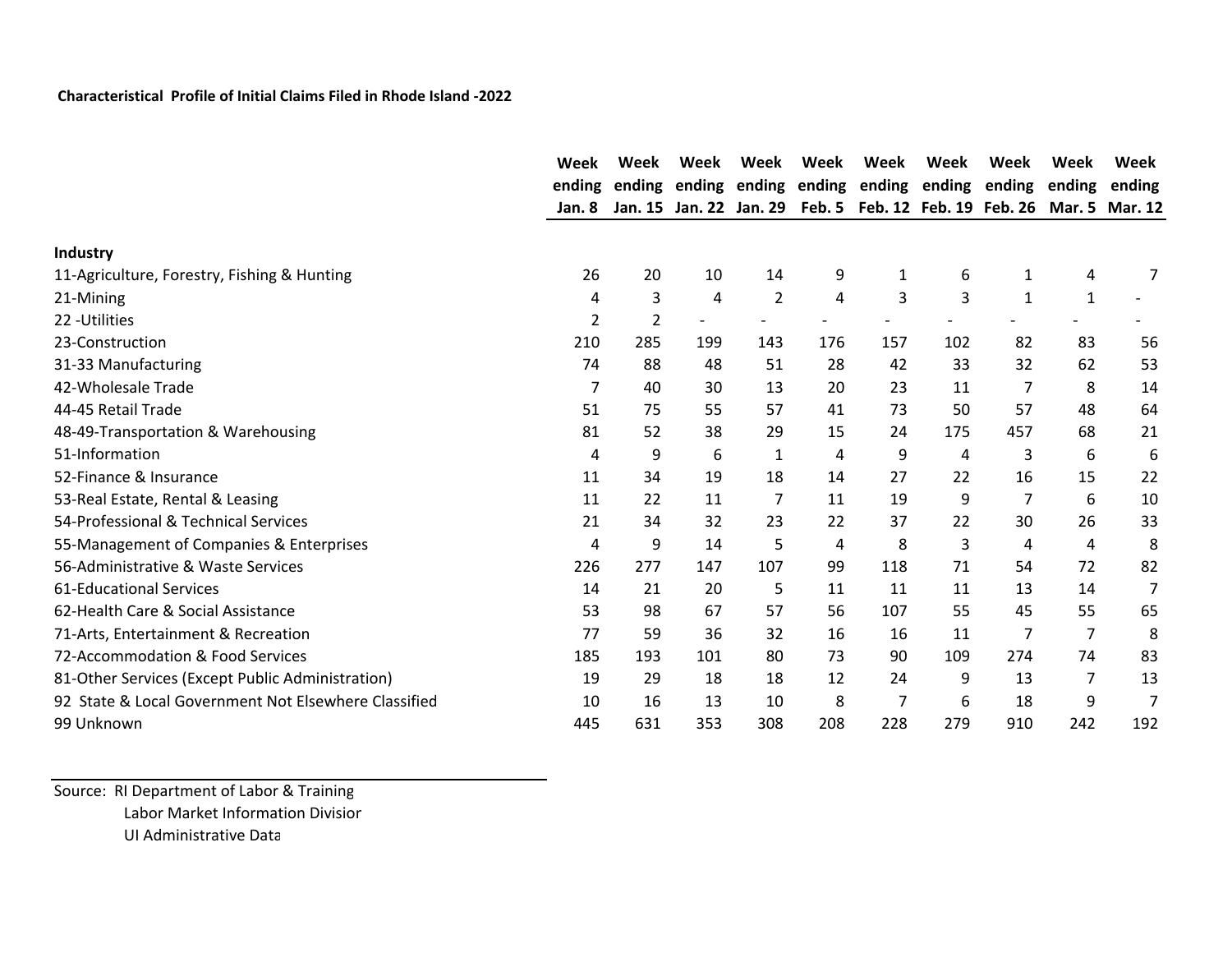|                        | Week         | Week                   | Week           | Week   | Week<br>ending | Week  | Week                    | Week   | <b>Week</b>   | Week<br>ending |  |
|------------------------|--------------|------------------------|----------------|--------|----------------|-------|-------------------------|--------|---------------|----------------|--|
|                        |              | ending ending ending   |                | ending |                |       | ending ending           | ending | ending        |                |  |
|                        |              | Mar. 19 Mar. 26 Apr. 2 |                | Apr. 9 |                |       | Apr. 16 Apr. 23 Apr. 30 | May 5  | May 14 May 21 |                |  |
| <b>Total</b>           | 634          | 564                    | 673            | 865    | 1,230          | 2,010 | 797                     | 652    | 569           | 709            |  |
| Gender                 |              |                        |                |        |                |       |                         |        |               |                |  |
| 1 - Male               | 334          | 285                    | 369            | 448    | 521            | 522   | 374                     | 323    | 278           | 326            |  |
| 2 - Female             | 300          | 279                    | 304            | 417    | 709            | 1,488 | 423                     | 329    | 291           | 383            |  |
| $6 - NA$               |              |                        |                |        |                |       |                         |        |               |                |  |
| Age:                   |              |                        |                |        |                |       |                         |        |               |                |  |
| Under 22               | 11           | 17                     | 14             | 18     | 17             | 20    | 15                      | 16     | 17            | 27             |  |
| $22 - 24$              | 43           | 45                     | 55             | 31     | 34             | 37    | 39                      | 43     | 32            | 34             |  |
| 25-34                  | 158          | 150                    | 169            | 211    | 184            | 262   | 188                     | 164    | 155           | 171            |  |
| 35-44                  | 138          | 125                    | 149            | 192    | 240            | 352   | 142                     | 142    | 133           | 154            |  |
| 45-54                  | 105          | 92                     | 120            | 180    | 272            | 394   | 157                     | 107    | 83            | 122            |  |
| 55-64                  | 117          | 107                    | 129            | 168    | 294            | 576   | 170                     | 125    | 98            | 144            |  |
| 65 & Over              | 62           | 28                     | 38             | 64     | 189            | 369   | 86                      | 55     | 50            | 56             |  |
| Race/Ethnicity:        |              |                        |                |        |                |       |                         |        |               |                |  |
| 1 - White non-Hispanic | 339          | 317                    | 344            | 323    | 530            | 1,087 | 381                     | 355    | 324           | 362            |  |
| 2- Black non-Hispanic  | 46           | 51                     | 60             | 59     | 51             | 127   | 78                      | 78     | 55            | 74             |  |
| 3-Hispanic             | 147          | 123                    | 130            | 111    | 200            | 430   | 182                     | 132    | 117           | 176            |  |
| 4-American Indian      | $\mathsf{3}$ | 5                      | $\overline{7}$ | 4      | 4              | 8     | 7                       | 8      | 6             | 4              |  |
| 5-Asian                | 15           | 13                     | 15             | 14     | 13             | 15    | 11                      | 8      | 17            | 10             |  |
| 6- Unknown             | 83           | 56                     | 117            | 353    | 431            | 342   | 139                     | 71     | 50            | 84             |  |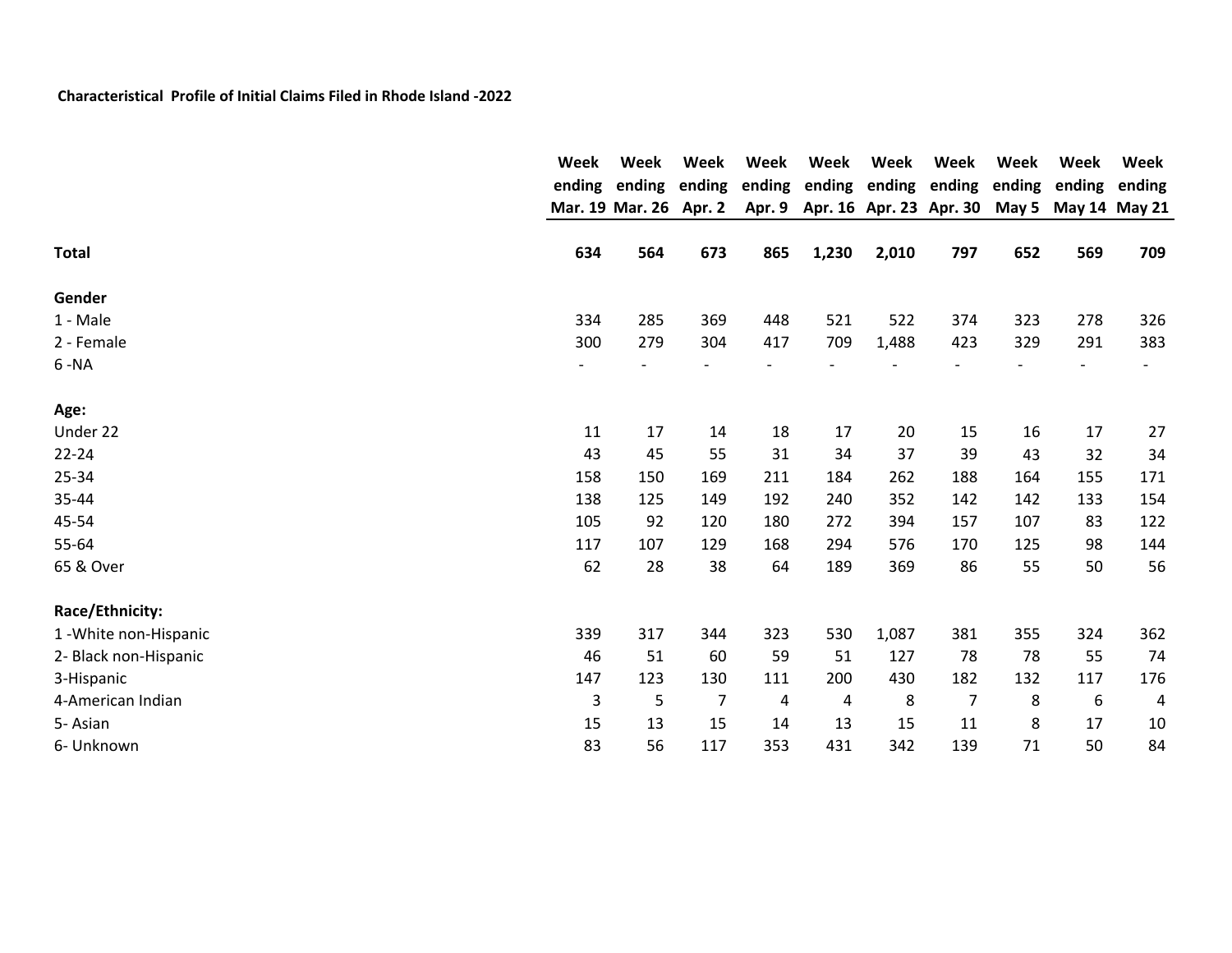|                                                             | Week           | Week                     | Week           | Week         | Week           | Week | Week                    | Week         | Week                     | Week           |
|-------------------------------------------------------------|----------------|--------------------------|----------------|--------------|----------------|------|-------------------------|--------------|--------------------------|----------------|
|                                                             | ending         | ending                   | ending         | ending       | ending         |      | ending ending           | ending       | ending                   | ending         |
|                                                             |                | Mar. 19 Mar. 26 Apr. 2   |                | Apr. 9       |                |      | Apr. 16 Apr. 23 Apr. 30 | May 5        | May 14 May 21            |                |
| <b>Occupation</b>                                           |                |                          |                |              |                |      |                         |              |                          |                |
| 11-Management Occupations                                   | 41             | 46                       | 64             | 58           | 37             | 41   | 55                      | 38           | 40                       | 52             |
| 13-Business & Financial Operations Occupations              | 16             | 21                       | 14             | 29           | 22             | 23   | 46                      | 49           | 42                       | 31             |
| 15-Computer & Mathematical Occupations                      | 13             | 8                        | 7              | 17           | 10             | 11   | 10                      | 14           | 11                       | 18             |
| 17-Architecture & Engineering Occupations                   | 10             | 5                        | 7              | 12           | 4              | 5    | 7                       | 6            | 4                        | 9              |
| 19-Life, Physical, & Social Science Occupations             | $\overline{2}$ | $\overline{\phantom{a}}$ | 2              | 5            | -              | 4    | 7                       | 2            | $\overline{\phantom{0}}$ | 3              |
| 21-Community & Social Service Occupations                   | 8              | 20                       | 19             | 12           | 13             | 15   | 5                       | 8            | 12                       | 16             |
| 23-Legal Occupations                                        | 5              | 2                        | 6              | $\mathbf{1}$ | 4              | 6    | 2                       | 6            | $\overline{7}$           | $\overline{7}$ |
| 25-Education, Training, & Library Occupations               | 7              | 7                        | 11             | 8            | 13             | 14   | 8                       | 15           | 18                       | 13             |
| 27-Arts, Design, Entertainment, Sports, & Media Occupations | 13             | 6                        | 14             | 9            | 12             | 17   | 7                       | 12           | 11                       | 12             |
| 29-Healthcare Practitioners & Technical Occupations         | 22             | 18                       | 15             | 27           | 28             | 13   | 14                      | 23           | 12                       | 19             |
| 31-Healthcare Support Occupations                           | 20             | 20                       | 15             | 14           | 15             | 38   | 13                      | 19           | 19                       | 38             |
| 33-Protective Service Occupations                           | 1              | 3                        | 5              | 6            | 10             | 24   | 4                       | 3            | 8                        | 9              |
| 35-Food Preparation & Serving Related Occupations           | 61             | 38                       | 48             | 107          | 267            | 323  | 69                      | 37           | 47                       | 77             |
| 37-Building & Grounds Cleaning & Maintenance Occupations    | 7              | 6                        | 8              | 8            | 11             | 6    | 12                      | 17           | $\overline{7}$           | 22             |
| 39-Personal Care & Service Occupations                      | 11             | 17                       | 16             | 10           | 18             | 41   | 17                      | 8            | 15                       | 9              |
| 41-Sales & Related Occupations                              | 34             | 22                       | 48             | 104          | 110            | 35   | 37                      | 44           | 27                       | 34             |
| 43-Office & Administrative Support Occupations              | 66             | 78                       | 115            | 194          | 124            | 102  | 78                      | 106          | 83                       | 96             |
| 45 - Farming, Fishing & Hunting Occupations                 | 4              |                          | 1              | 3            | $\overline{2}$ | 4    | $\mathbf{1}$            |              | $\mathbf{1}$             | $\overline{2}$ |
| 47-Construction & Extraction Occupations                    | 24             | 24                       | 34             | 27           | 17             | 30   | 26                      | 35           | 16                       | 29             |
| 49-Installation, Maintenance, & Repair Occupations          | 14             | 9                        | 18             | 14           | 16             | 16   | 17                      | 14           | 7                        | 14             |
| 51-Production Occupations                                   | 62             | 44                       | 46             | 46           | 61             | 60   | 72                      | 50           | 45                       | 49             |
| 53-Transportation & Material Moving Occupations             | 39             | 41                       | 50             | 48           | 213            | 670  | 130                     | 38           | 35                       | 46             |
| 55- Military Occupations                                    | $\overline{2}$ | $\mathbf{1}$             | $\overline{2}$ | 3            | $\mathbf{1}$   | 1    |                         | $\mathbf{1}$ | $\mathbf{1}$             | $\mathbf{1}$   |
| Unknown                                                     | 154            | 127                      | 107            | 99           | 221            | 510  | 160                     | 106          | 102                      | 103            |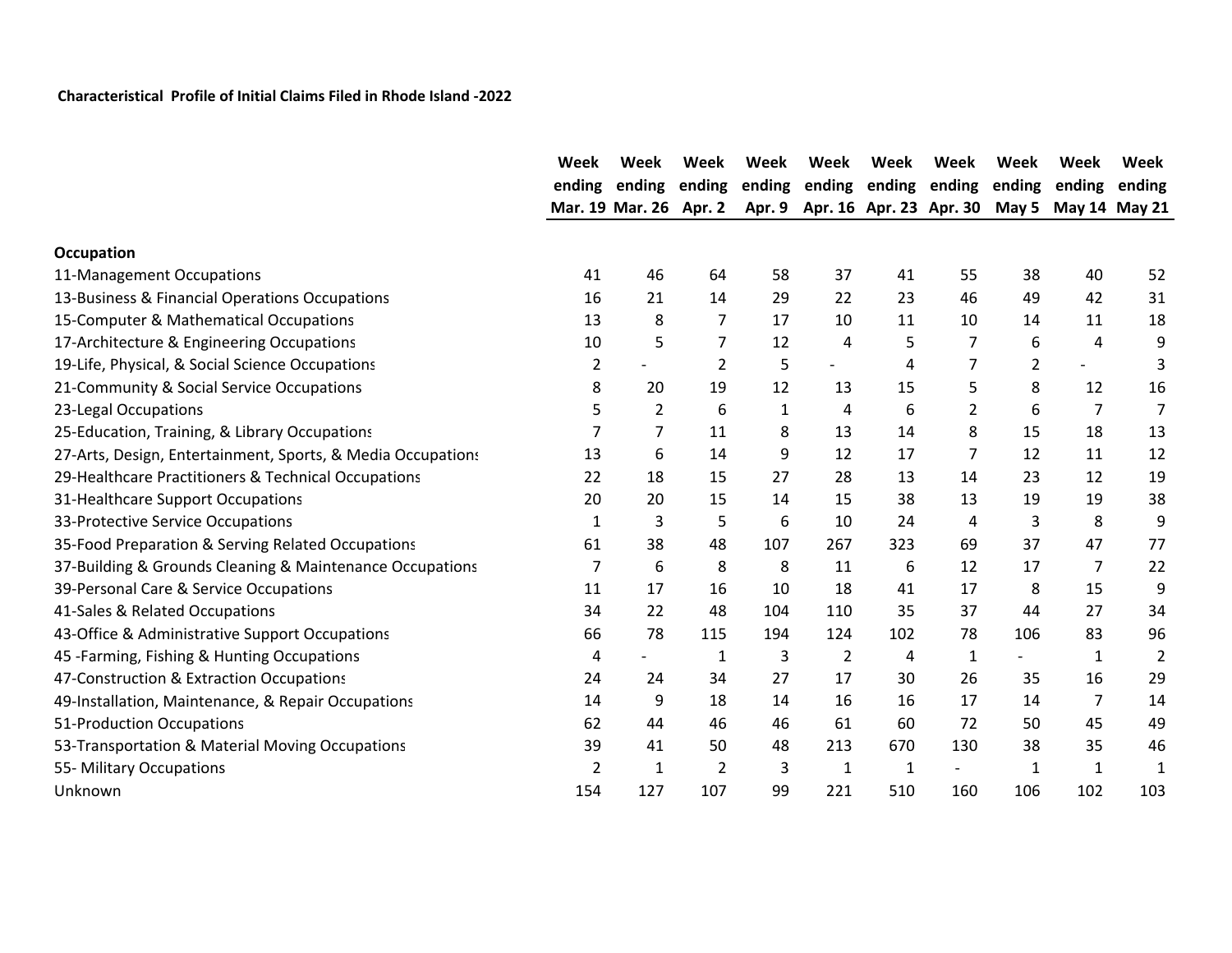|                                                      | Week   | Week                   | Week           | Week   | Week   | Week | Week                                        | Week   | Week         | Week   |
|------------------------------------------------------|--------|------------------------|----------------|--------|--------|------|---------------------------------------------|--------|--------------|--------|
|                                                      | ending | ending                 | ending         | ending | ending |      | ending ending                               | ending | ending       | ending |
|                                                      |        | Mar. 19 Mar. 26 Apr. 2 |                | Apr. 9 |        |      | Apr. 16 Apr. 23 Apr. 30 May 5 May 14 May 21 |        |              |        |
| <b>Industry</b>                                      |        |                        |                |        |        |      |                                             |        |              |        |
| 11-Agriculture, Forestry, Fishing & Hunting          | 4      | $\overline{2}$         | $\overline{2}$ | 3      | 3      |      | $\mathbf{1}$                                | 2      | $\mathbf{1}$ |        |
| 21-Mining                                            |        |                        |                |        |        |      |                                             |        |              |        |
| 22 - Utilities                                       |        |                        |                | 1      |        |      |                                             |        |              | 2      |
| 23-Construction                                      | 59     | 58                     | 56             | 43     | 39     | 34   | 53                                          | 43     | 32           | 59     |
| 31-33 Manufacturing                                  | 38     | 37                     | 41             | 64     | 54     | 38   | 39                                          | 37     | 32           | 41     |
| 42-Wholesale Trade                                   | 4      | 16                     | 18             | 15     | 17     | 17   | 16                                          | 18     | 15           | 13     |
| 44-45 Retail Trade                                   | 54     | 42                     | 41             | 53     | 29     | 40   | 52                                          | 42     | 31           | 36     |
| 48-49-Transportation & Warehousing                   | 18     | 14                     | 27             | 29     | 155    | 527  | 73                                          | 22     | 20           | 22     |
| 51-Information                                       | 4      | 3                      | 5              | 7      | 3      | 3    | 1                                           | 3      | 4            | 7      |
| 52-Finance & Insurance                               | 22     | 18                     | 15             | 35     | 26     | 26   | 25                                          | 56     | 59           | 47     |
| 53-Real Estate, Rental & Leasing                     | 8      | 4                      | 9              | 8      | 6      | 8    | 4                                           | 5      | 7            | 7      |
| 54-Professional & Technical Services                 | 25     | 24                     | 21             | 40     | 21     | 33   | 47                                          | 39     | 39           | 46     |
| 55-Management of Companies & Enterprises             | 1      | 4                      | 5              | 6      | 6      | 4    | 4                                           | 10     | 4            | 5      |
| 56-Administrative & Waste Services                   | 60     | 66                     | 74             | 72     | 47     | 53   | 68                                          | 63     | 57           | 62     |
| <b>61-Educational Services</b>                       | 11     | 16                     | 13             | 23     | 17     | 12   | 13                                          | 10     | 13           | 9      |
| 62-Health Care & Social Assistance                   | 57     | 65                     | 68             | 96     | 66     | 64   | 57                                          | 70     | 36           | 64     |
| 71-Arts, Entertainment & Recreation                  | 9      | 4                      | 2              | 6      | 2      | 4    | 2                                           | 3      | 7            | 2      |
| 72-Accommodation & Food Services                     | 70     | 51                     | 35             | 44     | 89     | 286  | 60                                          | 38     | 63           | 107    |
| 81-Other Services (Except Public Administration)     | 17     | 16                     | 19             | 18     | 12     | 14   | 15                                          | 11     | 9            | 12     |
| 92 State & Local Government Not Elsewhere Classified | 3      | 4                      | 8              | 21     | 10     | 13   | 12                                          | 6      | 4            | 9      |
| 99 Unknown                                           | 169    | 121                    | 213            | 279    | 627    | 834  | 254                                         | 172    | 134          | 159    |

Source: RI Department of Labor & Training Labor Market Information Division UI Administrative Data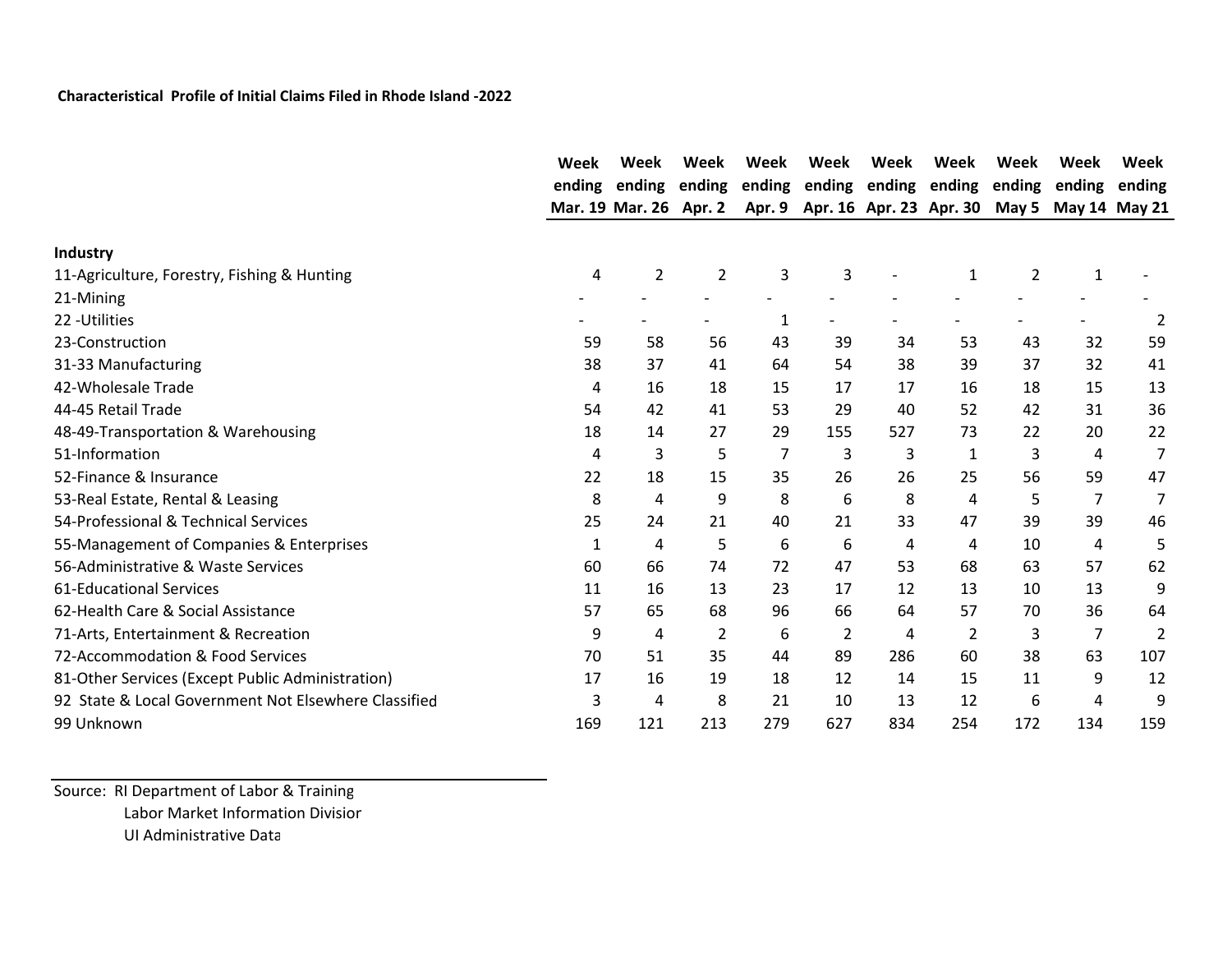|                        | Week           | Week             | Week                          | Week                         |
|------------------------|----------------|------------------|-------------------------------|------------------------------|
|                        | ending         |                  | ending ending                 | ending                       |
|                        |                |                  | May 28 June 4 June 11 June 18 |                              |
|                        |                |                  |                               |                              |
| <b>Total</b>           | 570            | 575              | 662                           | 884                          |
| Gender                 |                |                  |                               |                              |
| 1 - Male               | 281            | 288              | 315                           | 315                          |
| 2 - Female             | 289            | 287              | 347                           | 569                          |
| $6 - NA$               |                |                  |                               | $\overline{\phantom{a}}$     |
| Age:                   |                |                  |                               |                              |
| Under 22               | 22             | 16               | 20                            | 29                           |
| $22 - 24$              | 25             | 48               | 43                            | 41                           |
| 25-34                  | 139            | 166              | 167                           | 156                          |
| 35-44                  | 127            | 121              | 138                           | 166                          |
| 45-54                  | 101            | 74               | 101                           | 166                          |
| 55-64                  | 103            | 95               | 134                           | 191                          |
| 65 & Over              | 53             | 55               | 58                            | 135                          |
| Race/Ethnicity:        |                |                  |                               |                              |
| 1 - White non-Hispanic | 287            | 320              | 387                           | 499                          |
| 2- Black non-Hispanic  | 56             | 58               | 66                            | 69                           |
| 3-Hispanic             | 150            | 132              | 120                           | 186                          |
| 4-American Indian      | $\overline{2}$ | $\boldsymbol{6}$ | 5                             | $\qquad \qquad \blacksquare$ |
| 5-Asian                | 9              | 13               | 14                            | 10                           |
| 6- Unknown             | 66             | 46               | 70                            | 120                          |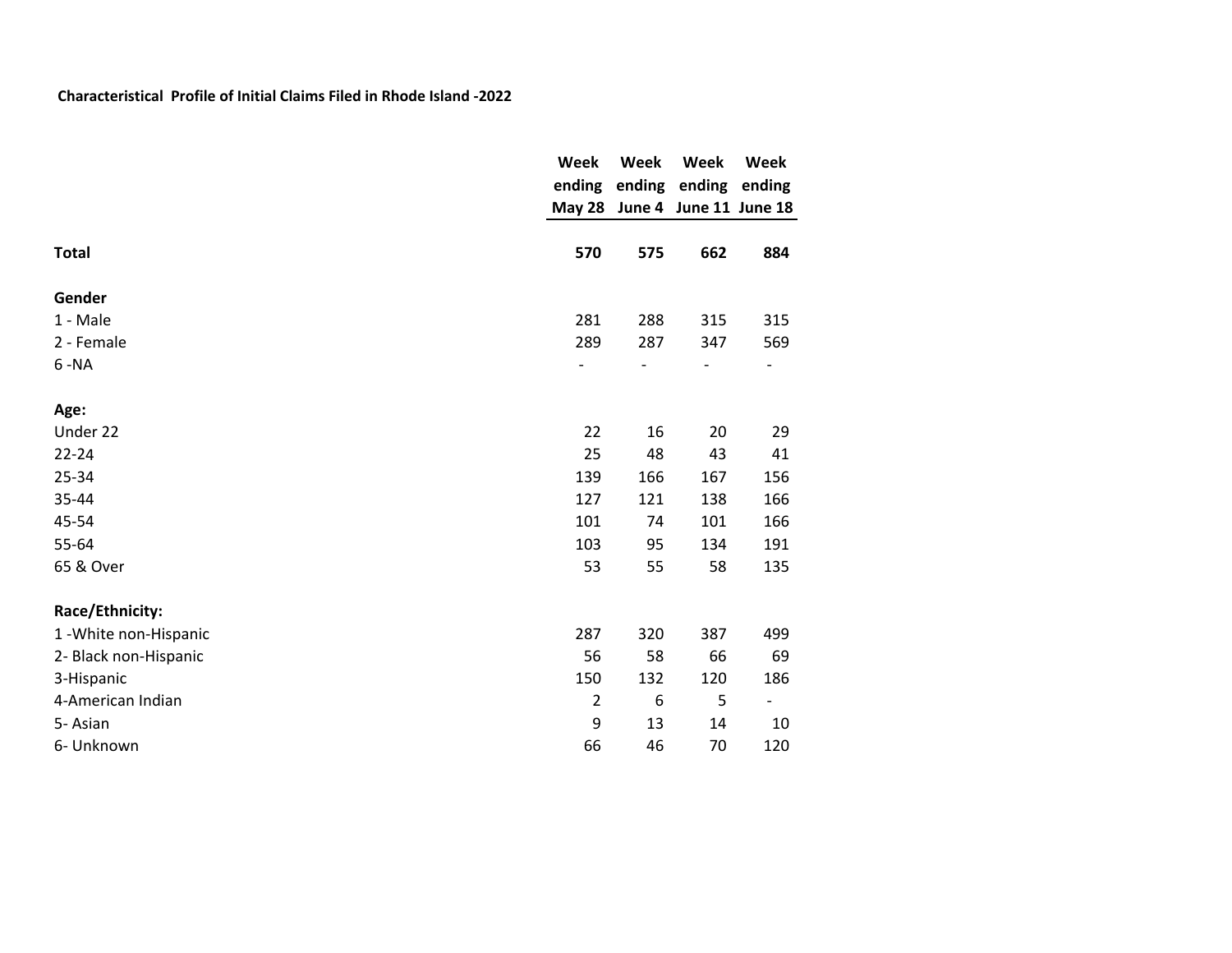|                                                             | Week           | Week | Week                          | Week           |
|-------------------------------------------------------------|----------------|------|-------------------------------|----------------|
|                                                             | ending         |      | ending ending                 | ending         |
|                                                             |                |      | May 28 June 4 June 11 June 18 |                |
| Occupation                                                  |                |      |                               |                |
| 11-Management Occupations                                   | 42             | 41   | 51                            | 37             |
| 13-Business & Financial Operations Occupations              | 25             | 25   | 29                            | 16             |
| 15-Computer & Mathematical Occupations                      | 14             | 10   | 18                            | 7              |
| 17-Architecture & Engineering Occupations                   | 5              | 4    | 6                             | 3              |
| 19-Life, Physical, & Social Science Occupations             | 8              | 4    | 5                             | $\overline{2}$ |
| 21-Community & Social Service Occupations                   | $\overline{7}$ | 11   | 15                            | 16             |
| 23-Legal Occupations                                        | 3              | 6    | 5                             | 3              |
| 25-Education, Training, & Library Occupations               | 13             | 17   | 30                            | 43             |
| 27-Arts, Design, Entertainment, Sports, & Media Occupations | 8              | 11   | 11                            | 11             |
| 29-Healthcare Practitioners & Technical Occupations         | 13             | 19   | 13                            | 10             |
| 31-Healthcare Support Occupations                           | 20             | 17   | 29                            | 16             |
| 33-Protective Service Occupations                           | $\overline{4}$ | 11   | 9                             | 17             |
| 35-Food Preparation & Serving Related Occupations           | 70             | 43   | 52                            | 113            |
| 37-Building & Grounds Cleaning & Maintenance Occupations    | 11             | 14   | 19                            | 11             |
| 39-Personal Care & Service Occupations                      | 11             | 8    | 14                            | 28             |
| 41-Sales & Related Occupations                              | 32             | 42   | 42                            | 36             |
| 43-Office & Administrative Support Occupations              | 80             | 91   | 99                            | 74             |
| 45 - Farming, Fishing & Hunting Occupations                 | $\mathbf{1}$   | -    | $\mathbf{1}$                  | $\mathbf{1}$   |
| 47-Construction & Extraction Occupations                    | 21             | 25   | 14                            | 22             |
| 49-Installation, Maintenance, & Repair Occupations          | 12             | 21   | 11                            | 17             |
| 51-Production Occupations                                   | 48             | 39   | 38                            | 40             |
| 53-Transportation & Material Moving Occupations             | 36             | 47   | 54                            | 164            |
| 55- Military Occupations                                    |                | 1    | $\mathbf{1}$                  | 3              |
| Unknown                                                     | 86             | 67   | 95                            | 192            |